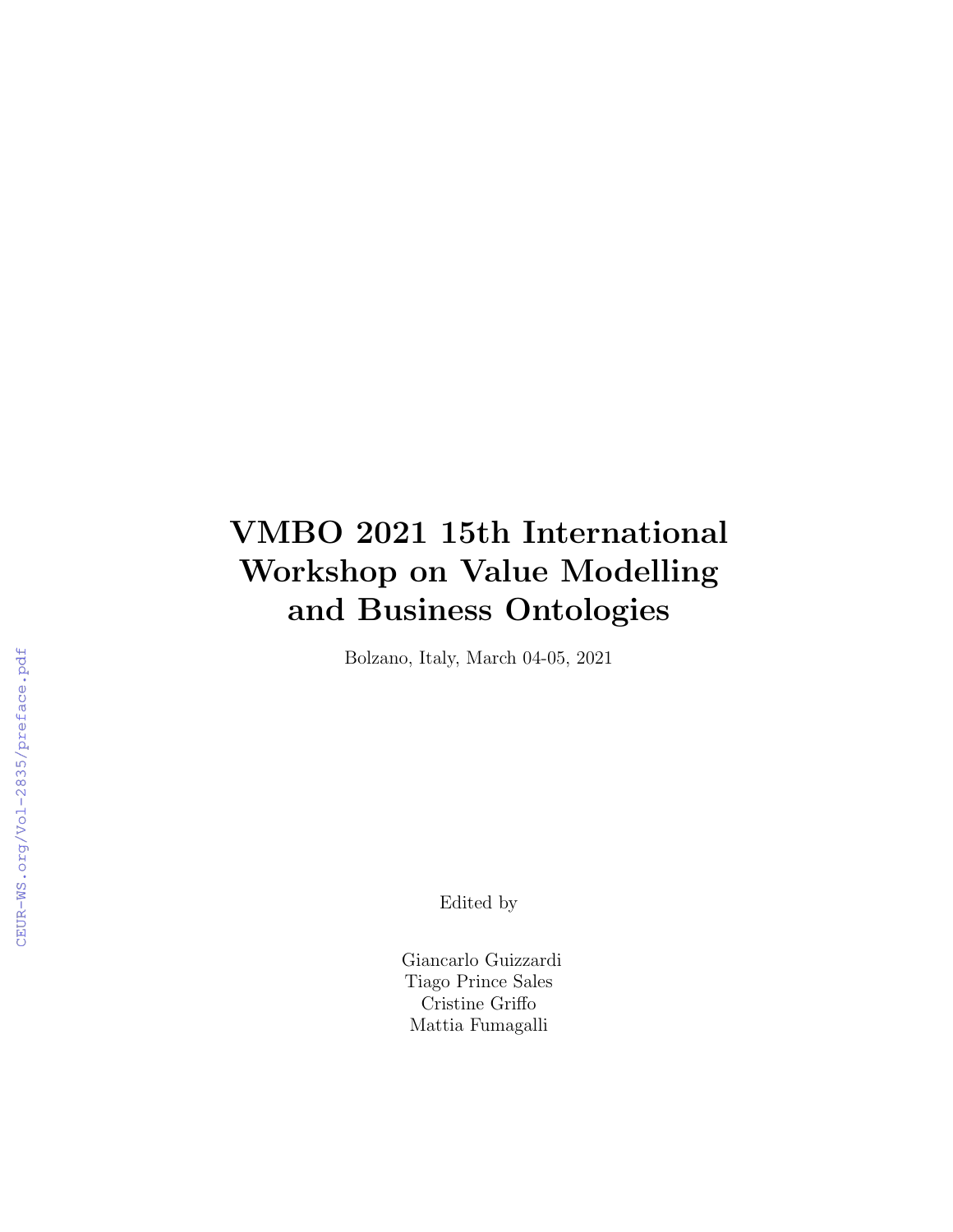Copyright 2021 for the individual papers by the papers' authors. Copyright 2021 for the volume as a collection by its editors. This volume and its papers are published under the Creative Commons License Attribution 4.0 International (CC BY 4.0)

Program Chairs' addresses:

Giancarlo Guizzardi – giancarlo.guizzardi@unibz.it Tiago Prince Sales - tiago.princesales@unibz.it Cristine Griffo – cristine.griffo@unibz.it Mattia Fumagalli – mattia.fumagalli@unibz.it

Free University of Bozen-Bolzano Conceptual and Cognitive Modelling Research Group (CORE) CEP 39100, Bolzano BZ, Italy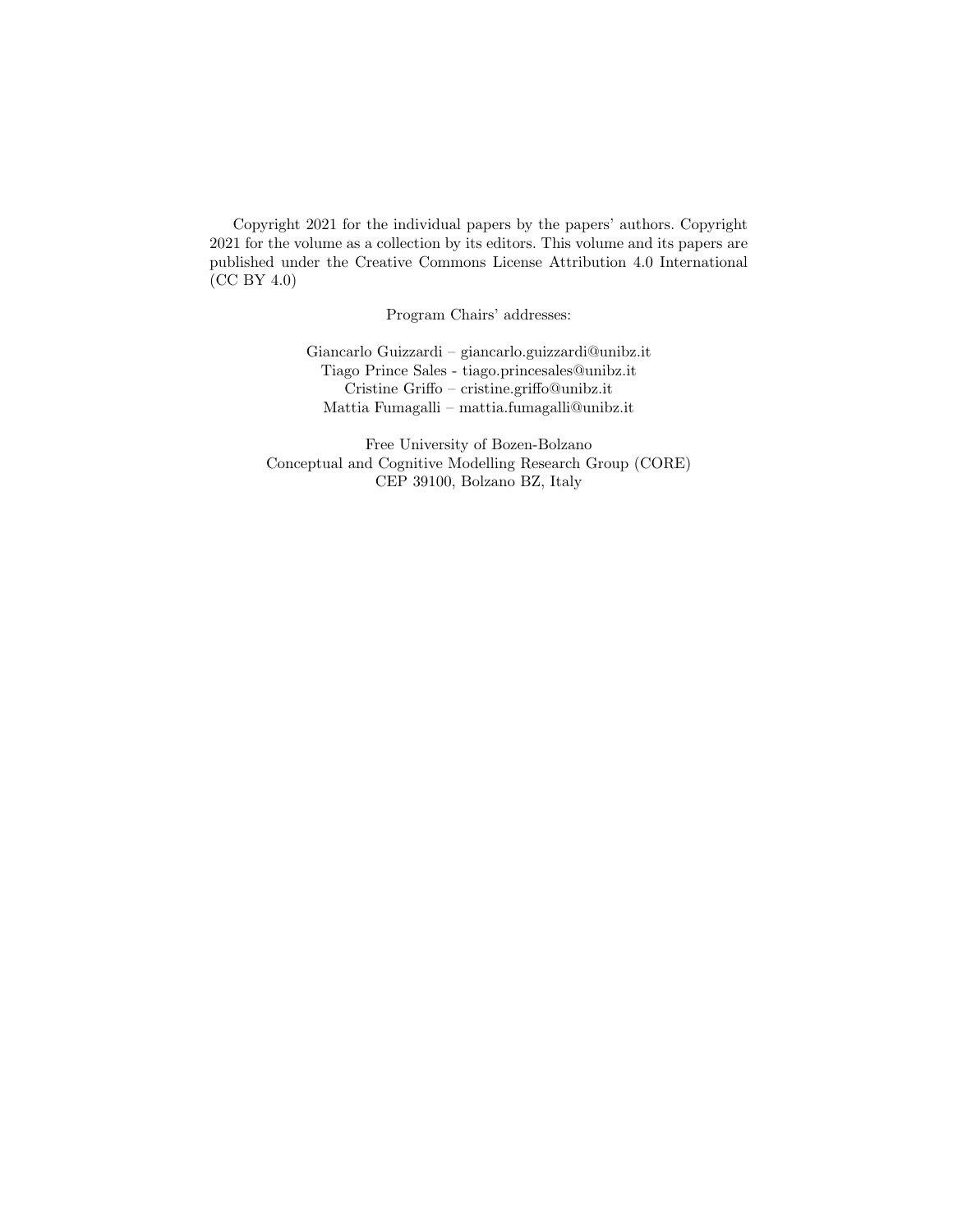## 15th International Workshop on Value Modelling and Business Ontologies VMBO 2021

Program Committee Chairs Giancarlo Guizzardi – Free University of Bozen-Bolzano, Italy / University of Twente, The Netherlands Tiago Prince Sales – Free University of Bozen-Bolzano, Italy Cristine Griffo – Free University of Bozen-Bolzano, Italy Mattia Fumagalli – Free University of Bozen-Bolzano, Italy

Organization Committee Claudenir M. Fonseca – Free University of Bozen-Bolzano, Italy Glenda Amaral – Free University of Bozen-Bolzano, Italy

Program Committee Ben Roelens – Open University, The Netherlands Bill McCarthy – Michigan State University, USA Birger Andersson – Stockholm University, Sweden Christian Huemer – TU Wien, Austria Daniele Porello – Laboratory for Applied Ontology – ISTC-CNR, Italy Erik Proper – Luxembourg Institute of Science and Technology, Luxembourg Frederik Gailly – Ghent University, Belgium Faiza A. Bukhsh – University of Twente, The Netherlands Geert Poels – Ghent University, Belgium Graham Gal – University of Massachusetts, USA Hans Weigand – Tilburg University, The Netherlands Iván Razo-Zapata – Instituto Tecnológico Autónomo de México (ITAM), Mexico Jaap Gordijn – Vrije Universiteit Amsterdam, The Netherlands João Paulo A. Almeida – Federal University of Espírito Santo, Brazil Joris Hulstijn – Tilburg University, The Netherlands Marten van Sinderen – University of Twente, The Netherlands Michaël Verdonck – Vrije Universiteit Brussel, Belgium Mike Bennett – Hypercube Limited, UK Nicola Guarino – Laboratory for Applied Ontology – ISTC-CNR, Italy Paul Johannesson – Stockholm University, Sweden Pavel Hruby Renata S. S. Guizzardi – University of Twente, The Netherlands Walter Schwaiger – TU Wien, Austria Wim Laurier – Université Saint-Louis, Belgium Yao-Hua Tan – Delft University of Technology, The Netherlands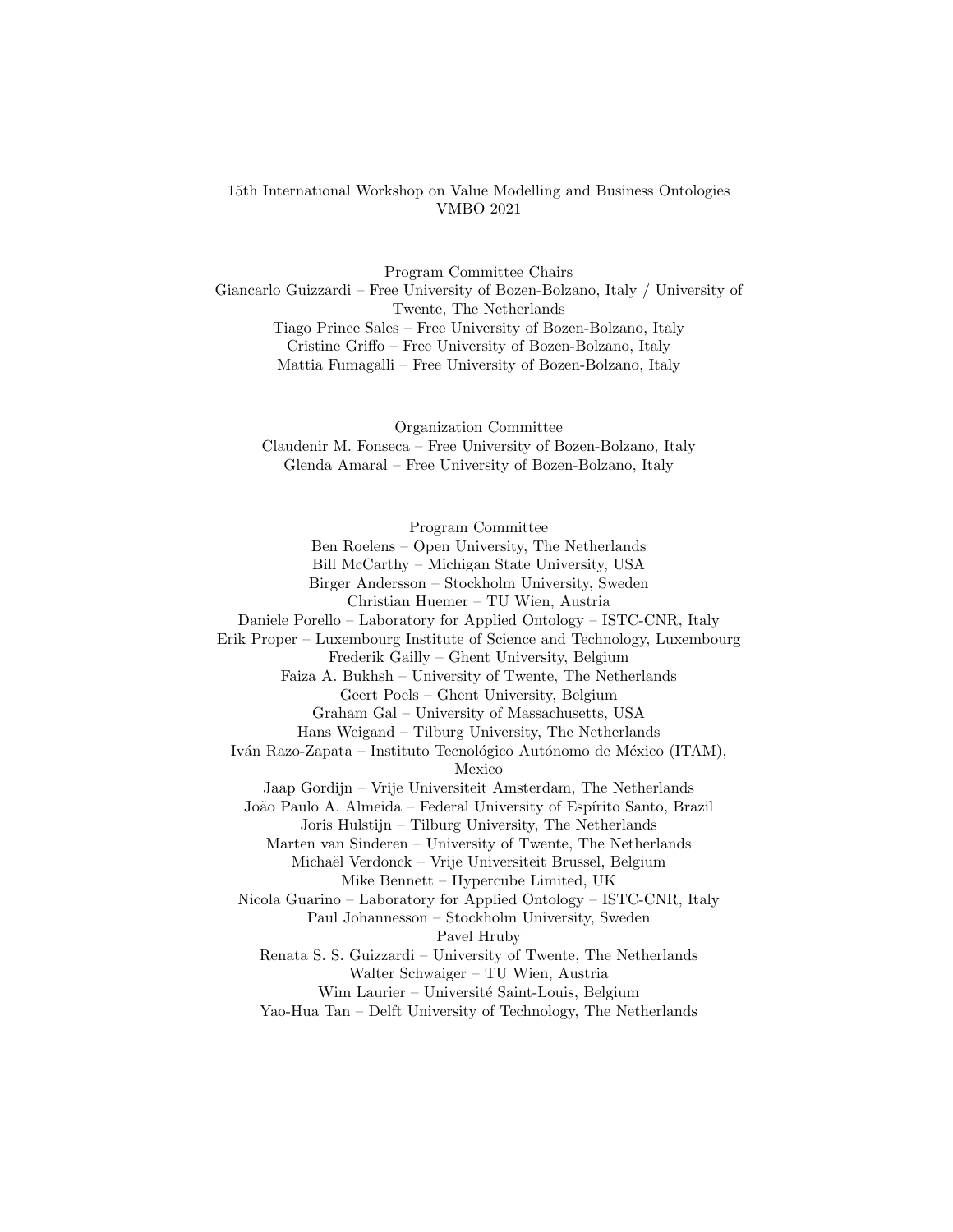## Preface

The importance of modeling the essence of enterprises on a level that abstracts from operational details is increasingly recognized. In the tradition of this event, now in its 15th edition, there is a focus on two established approaches for addressing this problem: value modeling and business ontology. The latter is about understanding the nature of enterprise phenomena, as well as providing abstract descriptions of enterprises in their business context, focusing on what is needed to create and transfer value. The former is a business modeling approach that focuses on the value objects and experiences and how they are connected in complex value networks.

VMBO is workshop series with a loyal community and a noticeable critical mass. It is an event centered on high-level discussions and on strengthening the scientific community around these topics. The main goal behind this event is to bring together researchers and practitioners in this area to present and discuss the current state of research in the field, as well as to identify key topics for further research. The community responded to our invitation to participate by submitting original research ideas and contributions, as well as by presenting problems and challenges encountered in practice.

In this edition of VMBO, the accepted papers were organized in the following sessions: Trust and its relation to Value; Enterprise and Domain Modeling; Money and Contracts, as well as the traditional topic of the REA (Resources, Events, Agents) framework.

Mike Rosen (Chief Scientist at Wilton Consulting Group) kindly accepted our invitation to present the talk entitled "The  $BIZBOK@$ ) Guide: Open Challenges and Collaboration Opportunities". In this talk, he presented the guide to the business architecture body of knowledge produced by the Business Architecture Guild, which is a not-for-profit organization dedicated to improving the profession and practice of business architecture.

Finally, VMBO 2021 could count with two very interesting keynote speakers. On the first day of the event, João Paulo A. Almeida (NEMO - Ontology and Conceptual Modeling Research Group, Federal University of Espírito Santo, Brazil) delivered the talk entitled "The impact of an Ontological Theory of Relations in Enterprise Modeling". In this talk, he spoke about how an ontological theory of relations could be used to address phenomena such as services, service networks, contracts, trust, value, and risk. On the second day, Daniel Amyot (University of Ottawa, Canada) delivered the talk entitled "Contract Specification and Verification: Experience with the Symboleo Language". In this talk, he presented the Symboleo language as well as its supporting ecosystem, and illustrated how they could be used for the formal specification, automated analysis, and monitoring of smart legal contracts.

Our original plan was to welcome the entire community in Bolzano, South Tyrol, Italy. However, unfortunately, due to the COVID-19 pandemic, we were forced to host the whole event online. We thank the VMBO community for entrusting us with the organization of this event, the authors for their submissions, and the program committee for their timely and informative reviews. Moreover,